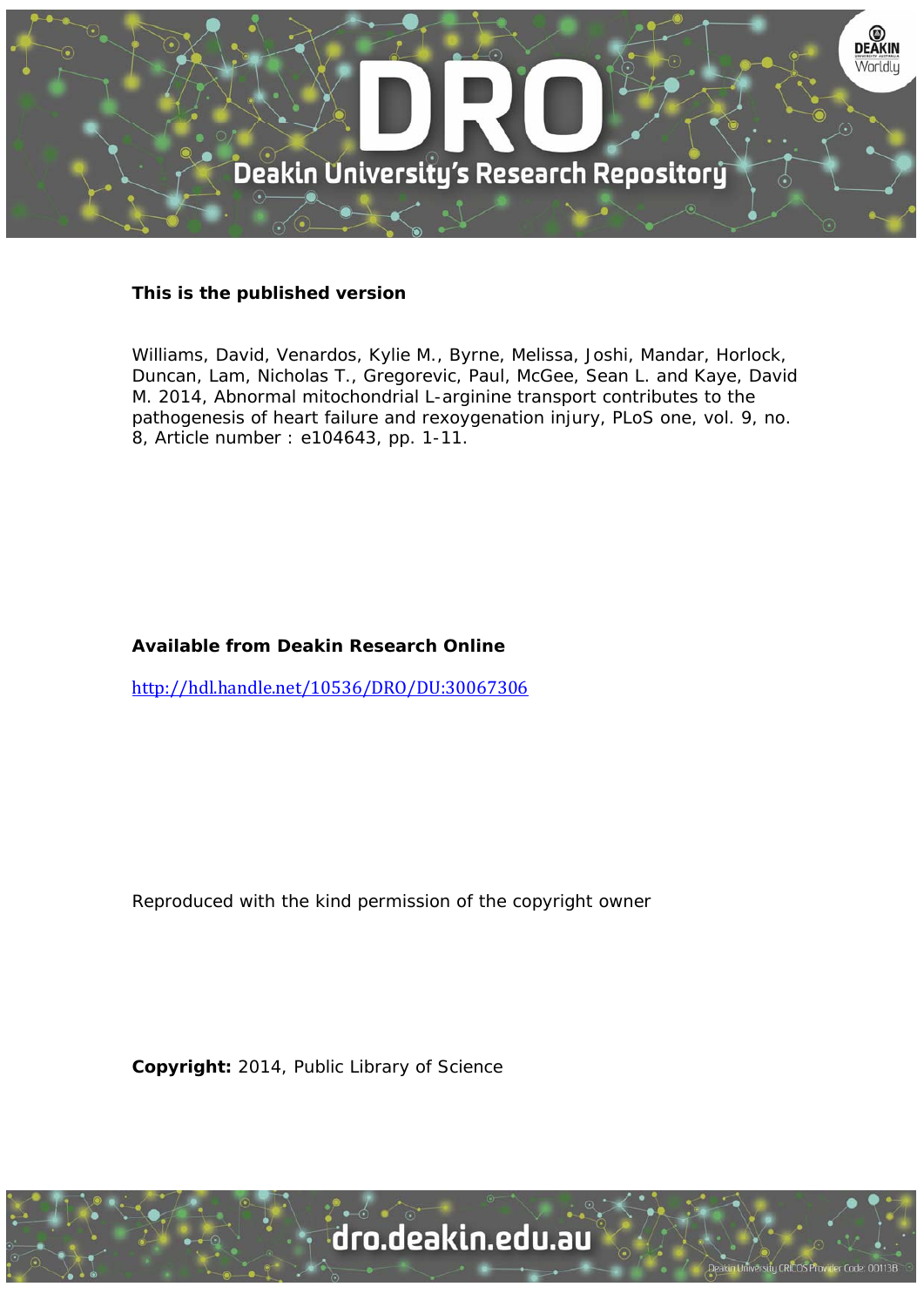# Abnormal Mitochondrial L-Arginine Transport Contributes to the Pathogenesis of Heart Failure and Rexoygenation Injury



# David Williams<sup>19</sup>, Kylie M. Venardos<sup>1,29</sup>, Melissa Byrne<sup>1</sup>, Mandar Joshi<sup>1</sup>, Duncan Horlock<sup>1</sup>, Nicholas T. Lam<sup>1</sup>, Paul Gregorevic<sup>3</sup>, Sean L. McGee<sup>4</sup>, David M. Kaye<sup>1,2</sup>\*

1 Heart Failure Research Group, Baker IDI Heart & Diabetes Institute, Melbourne, Australia, 2 Department of Medicine, Monash University, Melbourne, Australia, 3 Muscle Research & Therapeutics Laboratory, Baker IDI Heart & Diabetes Institute, Melbourne, Australia, 4 Metabolic Research Unit, Deakin University, Geelong, Australia

## **Abstract**

Background: Impaired mitochondrial function is fundamental feature of heart failure (HF) and myocardial ischemia. In addition to the effects of heightened oxidative stress, altered nitric oxide (NO) metabolism, generated by a mitochondrial NO synthase, has also been proposed to impact upon mitochondrial function. However, the mechanism responsible for arginine transport into mitochondria and the effect of HF on such a process is unknown. We therefore aimed to characterize mitochondrial L-arginine transport and to investigate the hypothesis that impaired mitochondrial L-arginine transport plays a key role in the pathogenesis of heart failure and myocardial injury.

Methods and Results: In mitochondria isolated from failing hearts (sheep rapid pacing model and mouse Mst1 transgenic model) we demonstrated a marked reduction in L-arginine uptake ( $p<0.05$  and  $p<0.01$  respectively) and expression of the principal L-arginine transporter, CAT-1 ( $p<0.001$ ,  $p<0.01$ ) compared to controls. This was accompanied by significantly lower NO production and higher 3-nitrotyrosine levels (both  $p<0.05$ ). The role of mitochondrial L-arginine transport in modulating cardiac stress responses was examined in cardiomyocytes with mitochondrial specific overexpression of CAT-1 (mtCAT1) exposed to hypoxia-reoxygenation stress. mtCAT1 cardiomyocytes had significantly improved mitochondrial membrane potential, respiration and ATP turnover together with significantly decreased reactive oxygen species production and cell death following mitochondrial stress.

Conclusion: These data provide new insights into the role of L-arginine transport in mitochondrial biology and cardiovascular disease. Augmentation of mitochondrial L-arginine availability may be a novel therapeutic strategy for myocardial disorders involving mitochondrial stress such as heart failure and reperfusion injury.

Citation: Williams D, Venardos KM, Byrne M, Joshi M, Horlock D, et al. (2014) Abnormal Mitochondrial L-Arginine Transport Contributes to the Pathogenesis of Heart Failure and Rexoygenation Injury. PLoS ONE 9(8): e104643. doi:10.1371/journal.pone.0104643

Editor: Junichi Sadoshima, Rutgers New Jersey Medical School, United States of America

Received May 21, 2014; Accepted July 11, 2014; Published August 11, 2014

Copyright: @ 2014 Williams et al. This is an open-access article distributed under the terms of the [Creative Commons Attribution License,](http://creativecommons.org/licenses/by/4.0/) which permits unrestricted use, distribution, and reproduction in any medium, provided the original author and source are credited.

Data Availability: The authors confirm that all data underlying the findings are fully available without restriction. All relevant data are within the paper and its Supporting Information files.

Funding: Funding provided by NHMRC Program Grant 1036352. The funders had no role in study design, data collection and analysis, decision to publish, or preparation of the manuscript.

Competing Interests: The authors have declared that no competing interests exist.

\* Email: david.kaye@bakeridi.edu.au

**.** These authors contributed equally to this work.

#### Introduction

Heightened oxidative stress is a key feature of numerous chronic diseases including cardiovascular disease and neurodegenerative diseases. In particular the generation of reactive oxygen species (ROS) and reactive nitrogen species (RNS) is now considered to be a central contributor to the development and progression of many diseases, via a range of effects including the oxidative and nitrosative damage of proteins, enzymes, lipids, DNA and cellular membranes [1]. Within the heart, elevated oxidative stress has been reported to play a key role in the pathogenesis of heart failure and ischemia reperfusion injury [2–4]. Several sources of cellular ROS production are recognized in the myocardium including the mitochondrial electron transport chain, NADPH oxidase, xanthine oxidase and cytoplasmic NO synthase (NOS) [1], however the relative contribution of each source to overall cellular ROS production has not been clearly defined.

Mitochondrial dysfunction is increasingly understood to be central to the pathophysiology of heart failure and ischemiareperfusion injury [5,6]. Recent data indicate that oxidative inhibition of complex I or III of the mitochondrial transport can further increase ROS production most likely due to posttranslational modifications [7]. In this context, it has been shown that NO may exert a cardioprotective effect by mitigating oxidative damage of components of the electron transport chain by site-specific S-nitrosation [7–9].

Whilst the mechanism underpinning the protective effect of NO within mitochondria is emerging, it remains controversial as to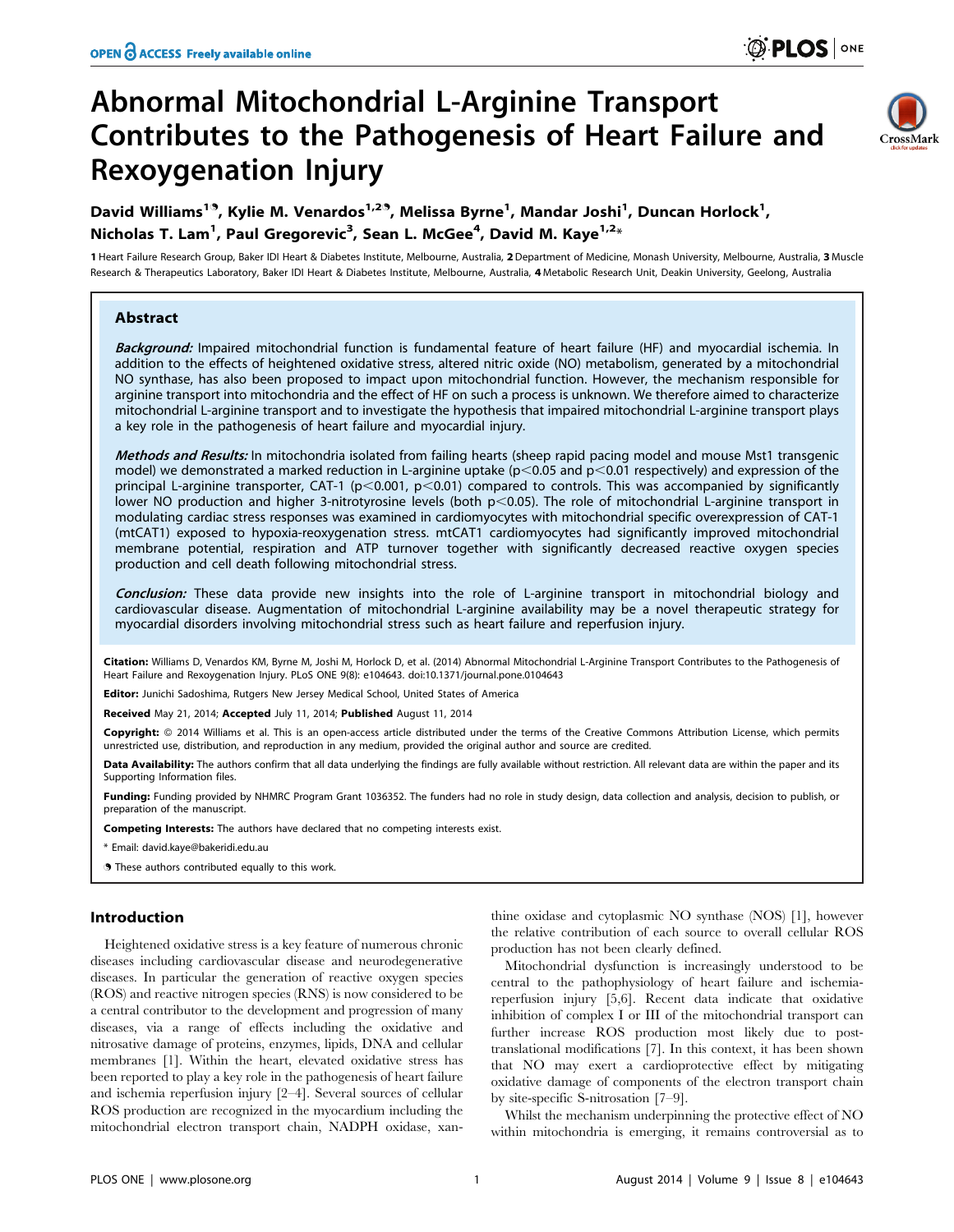whether NO is derived from mitochondrial or non-mitochondrial sources. In this regard, the presence of a mitochondrial NOS has been reported by several groups as recently reviewed [10]. In this context, some investigators have estimated that a mitochondrial NOS may contribute up to 56% of total cellular production of NO in the heart [11].

Notwithstanding the specific characterization of a mitochondrial NOS, it has been demonstrated that the generation of NO by mitochondria is influenced by the concentration of L-arginine [12]. In this context, it is unclear how L-arginine enters mitochondria and whether this process is altered in cardiovascular disease. Plasmalemmal arginine transport is predominantly mediated by the system  $y^+$  carrier, which is characterized by sodium independent transport of the cationic amino acids. At normal physiological concentrations of L-arginine the cationic amino acid transporter type 1, CAT-1, is the predominant cellular transport system [13]. Previously, we have shown that CAT-1 mediated L-arginine transport is reduced in the setting of heart failure and hypoxia-reperfusion [14–16]. In the current study we aimed to characterize the presence and activity of CAT-1 in cardiac mitochondria and to determine whether altered mitochondrial L-arginine transport contributes to the pathophysiology of heart failure and ischemia reperfusion injury.

#### Materials and Methods

The research projects were approved by the Department of Primary Industry Animal Ethics Committee, and the Alfred Medical Research and Education Precinct Animal Ethics Committee. The investigations conform to the NHMRC Australian code of practice for the care and use of animals for scientific purpose, and the Guide for the Care and Use of Laboratory Animals published by the National Institutes of Health.

## Animal Models of Heart Failure and Isolation of Cardiac Mitochondria

Two animal models of heart failure were employed in the present study. Heart failure was induced in adult sheep by rapid ventricular pacing or tachycardia at 190 beats per minute for four weeks as previously described [17]. In brief, pacemakers were implanted under anesthesia using propofol and isoflurane. At the end of the pacing period, animals were killed by pentobarbitone overdose (100 mg/kg) and hearts were immediately excised and washed in ice-cold PBS prior to mitochondrial isolation. In addition to the sheep model, 16 week old transgenic mice with dilated cardiomyopathy due to cardiac specific overexpression of Mst1 [18] (kindly provided by Dr Julie McMullen, Baker IDI) and littermate controls were also investigated in this study. Mice were killed by pentobarbitone overdose (150 mg/kg i.p.).

#### Mitochondrial Isolation and Purity

Following cardiac excision, hearts were immediately immersed in ice cold isolation buffer (Mannitol 200 mM, Sucrose 50 mM, KH2PO4 5 mM, EGTA 1 mM, MOPS 5 mM, BSA 0.1%, pH 7.2). For sheep studies, transmural samples of the left ventricle were obtained from the mid-anterior wall. Cardiac tissue was thoroughly minced into  $\sim$ 1 mm pieces and rinsed with isolation buffer. Tissue pieces were transferred to an ice-cold glass homogeniser vessel containing isolation buffer and 1 mg/ml protease (Sigma) and homogenised for 30 seconds using a Teflon homogeniser pestle [19,20]. The tissue homogenate was subsequently transferred to an ice-cold 50 mL homogeniser vessel and diluted 10-fold and homogenised for a further 30 seconds. The tissue homogenate was then centrifuged at 8000 g for 10-minutes. The supernatant was discarded and the pellet was carefully resuspended and then centrifuged at 700 g for 10 minutes. The supernatant containing the mitochondrial fraction was collected and transferred into fresh isolation buffer without EGTA or BSA and centrifuged at 8000 g for 10 min and the resulting pellet was re-suspended in ice cold isolation buffer without EGTA/BSA and kept on ice until required.

Mitochondrial purity was confirmed by western blotting for a mitochondrial specific protein, 70 kDa subunit of Complex II, together with demonstration of exclusion of the plasmalemmal Na<sup>+</sup> K+ ATPase (in mice) or N-cadherin (in sheep). To determine whether the mitochondrial preparations were in a coupled state, mitochondrial respiration (oxygen consumption rates) was measured using a Seahorse XF24 Extracellular Flux Analyser (Seahorse Bioscience, Billerica, USA). Briefly, mitochondria (15 ug) were loaded into XF24 plates in 50 ul basal MAS (Seahorse Bioscience) buffer. Plates were subsequently centrifuged at 2500 g for 20 mins at 4 degrees. Mitochondria were then warmed by the addition of warmed  $(37^{\circ}C)$  MAS buffer containing succinate (10 mM) and rotenone (2 uM). Basal respiration was established after the samples were allowed to equilibrate in the seahorse XF24, followed by injection of ADP (1 mM) to initiate State 3 respiration, then sequential injection of the ATP synthase inhibitor oligomycin, the proton ionophore carbonylcyanide p-trifluoromethoxyphenlhydrazone (FCCP) and the complex III inhibitor antimycin A, (all  $1 \mu M$ ) to allow for calculation of respiratory control ratios (state3/state 4 ratio). Mitochondrial membrane potential was also assessed to confirm the viability of isolated cardiac mitochondria using the fluorescent probe  $5,5', 6,6',$ tetrachloro-1,1,3,39-tetraethylbenzimidazolylcarbocyanine iodide  $(1.5 \mu M$  JC-1, Molecular Probes, Eugene, OR, USA) [21] in the presence and absence of  $2 \mu M$  FCCP and  $2 \mu M$  antimycin A (respiratory chain inhibitor). Green and red fluorescence were measured at 485 nm/535 nm and 485 nm/590 nm (excitation/ emission) respectively, and results expressed as a ratio of red/green raw fluorescence units (RFU).

# Mitochondrial [<sup>3</sup>H]-L-Arginine Uptake

Cardiac mitochondrial L-arginine transport was characterised by treating isolated mitochondria with various mitochondrial inhibitors as well as inhibitors or competitors of the  $y^+$  transport system, comprising L-lysine (10 mM), NEM (200 uM) and antimycin (2 uM). Mitochondrial pellets were re-suspended in uptake buffer (220 mM sucrose, 5 mM  $MgCl<sub>2</sub>$  20 mM KCl, 10 mM KH2PO4, 10 mM HEPES/KOH, 10 mM sodium succinate, pH 7.4) and L-Arginine uptake was measured using radiolabeled [<sup>3</sup> H]-L-Arginine (specific activity 58 Ci/mmol, Perkin Elmer Life Sciences, Boston, MA, USA). Solutions containing 100 nM  $[^{3}H]$ -L-arginine and increasing concentrations of unlabelled L-arginine  $(0.75-500 \mu M)$  were prepared in uptake buffer and incubated for 15 minutes at  $37^{\circ}$ C. Pellets were washed then resuspended in 0.5% SDS and measurement of radioactivity was made using liquid scintillation spectrometry. CAT1 mediated L-Arginine uptake was calculated as the difference between total uptake and 10 mM L-lysine sensitive uptake. Data is presented as nmol arginine uptake/mg protein.

### CAT-1 protein expression in isolated cardiac mitochondria

Mitochondrial protein  $(20-30 \mu g)$  was subjected to SDS-PAGE analysis using 7.5% acrylamide gels. After transfer, membranes were blocked for 1 hour at room temperature in 5% w/v skim milk, then incubated with CAT-1 antibody (1:1000 in 5% w/v BSA, 1X TBS, 0.1% Tween20, polyclonal rabbit anti-CAT-1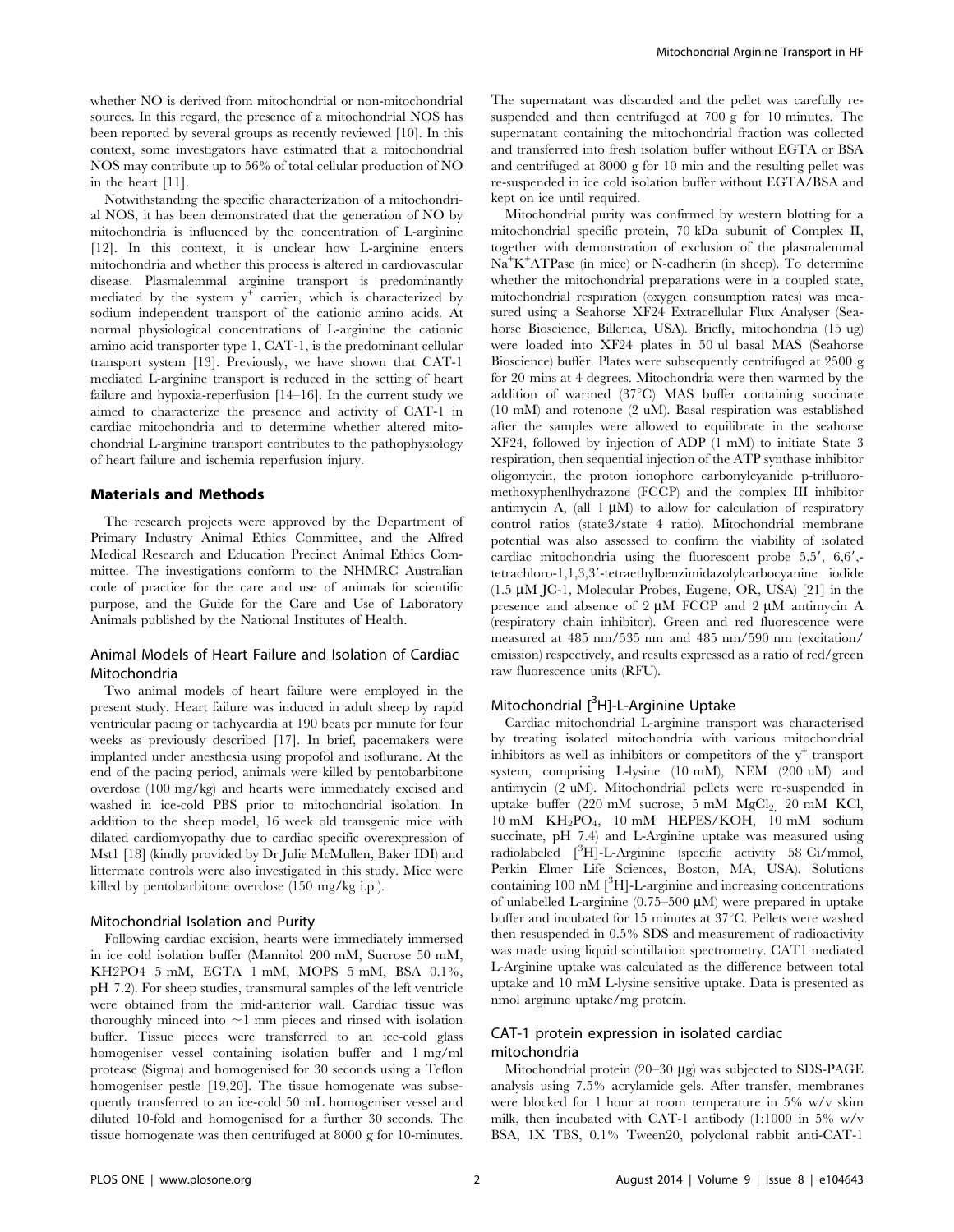

Figure 1. Western blot demonstrating reduced CAT1 expression in failing sheep mitochondria, normalized to expression of the 70 kD subunit of complex II (A). Western blot confirming the absence of contaminating sarcolemmal (N-cadherin) or cytosolic (GAPDH) proteins in mitochondrial preparation (B). Western blots showing reduced CAT1 in failing mouse mitochondria (C). Sarcolemmal Na<sup>+</sup>K+ATPase is absent from the mitochondrial preparation compared to crude homogenate (+ve). Bar graphs showing CAT1 expression in sheep (D) and mice (E) (n = 4 per gp). doi:10.1371/journal.pone.0104643.g001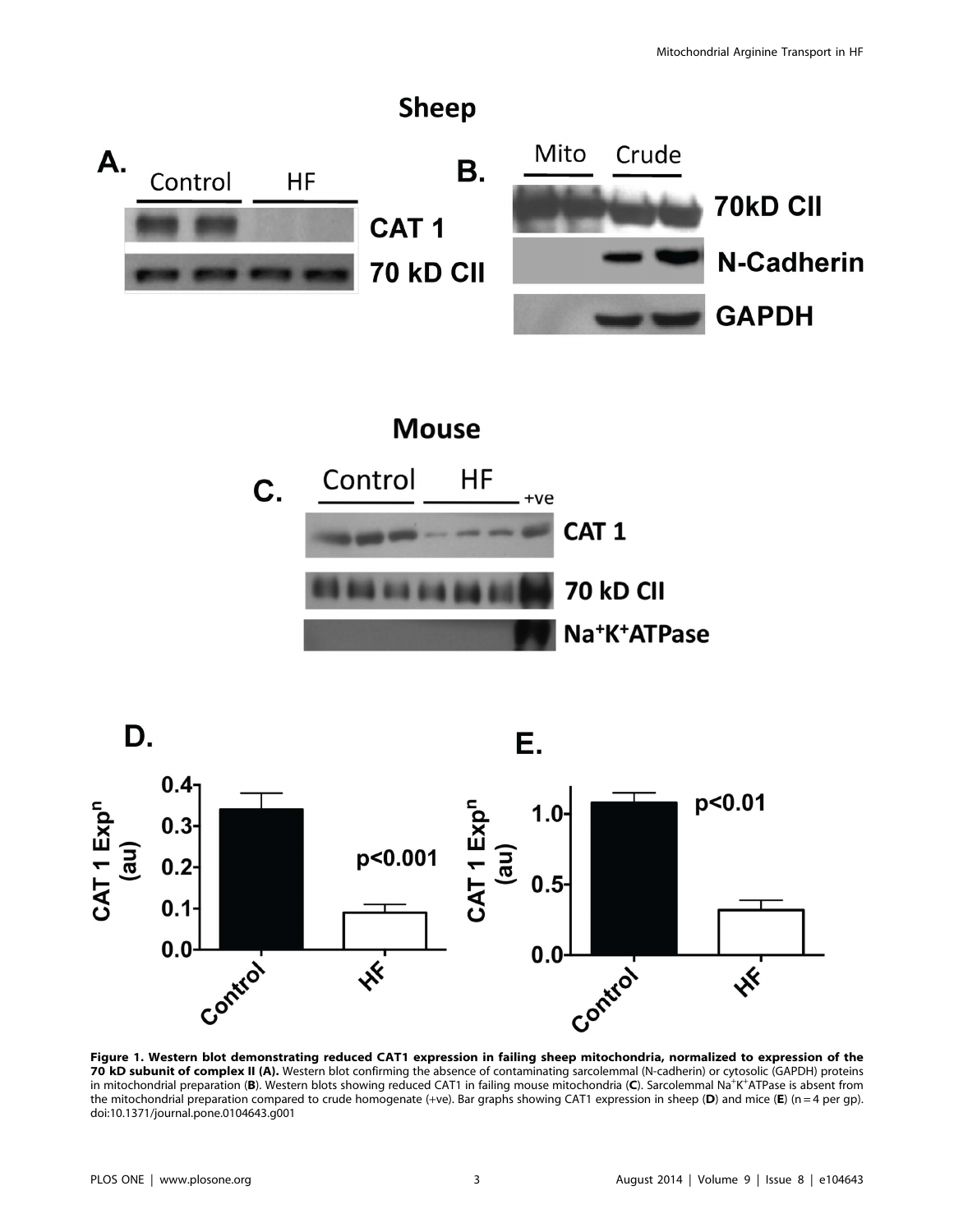

Figure 2. L-Arginine uptake was assessed in healthy and heart failure cardiac mitochondria from A. sheep (n = 5–7 per gp) and B. mice (n=4 per gp) by measuring [<sup>3</sup>H]-L-arginine influx (15 mins incubation time) in the presence of varying concentrations of unlabeled L-arginine in. Data is presented as mean  $\pm$  SEM. doi:10.1371/journal.pone.0104643.g002

custom made by Rockland Immunochemicals, Gilbertsville, PA, USA) overnight at  $4^{\circ}$ C. Signal detection was performed by chemiluminescence. Quantitative densitometric analysis was performed (Bio-Rad laboratories) and CAT-1 protein expression levels were indexed to 70 kDa subunit of mitochondrial complex II.

# Measurement of nitric oxide (NO) generation by isolated mitochondria and 3-nitrotyrosine as a marker of peroxynitrite formation

NO production in isolated mitochondria  $(20 \mu g)$  from healthy and failing hearts was measured in triplicate using  $5 \mu M$  4-amino-5-methylamino-2',7'-dichlorofluorescein diacetate (DAF-FM, Molecular Probes, Eugene, OR, USA) as previously described [16]. Evidence of nitrosative stress was determined by measuring 3 nitrotyrosine levels in mitochondria isolated from healthy and failing hearts using a OxiSelect Nitrotyrosine competitive ELISA kit (Cell Biolabs Inc; San Diego, CA, USA).

#### Mitochondrial CAT-1 overexpression in cardiomyocytes

Neonatal rat ventricular cardiomyocytes (NVCMs) were used for all cellular studies. NVMCs from D1-3 neonatal rats were isolated by enzymatic digestion as previously described [16]. Full length mouse CAT-1 was cloned into a vector (pPhi-yellowFPmito, Evrogen, Moscow, Russia) containing a mitochondrial targeting sequence (MTS) to generate pCAT1-PhiYFP-MTS.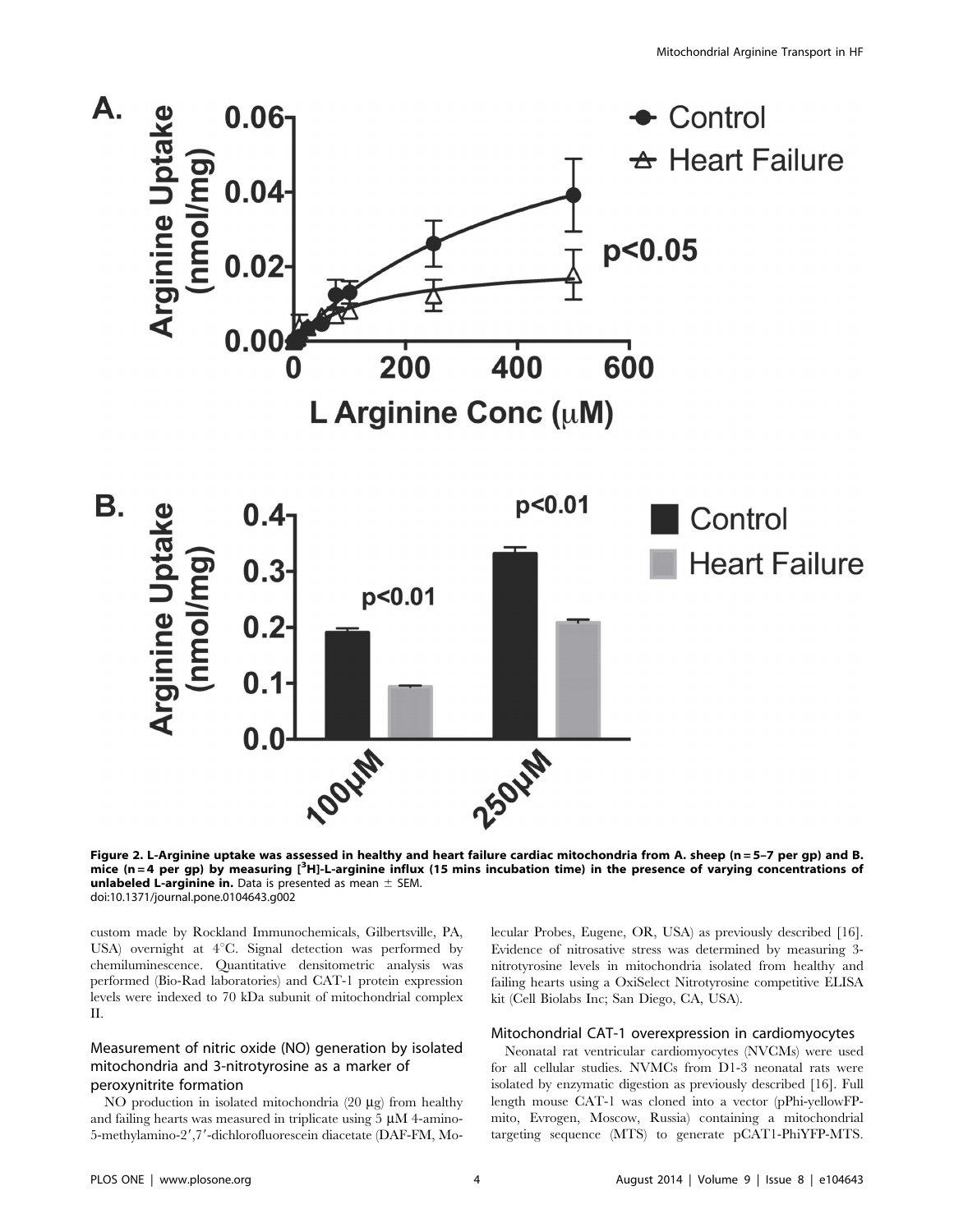

Figure 3. Mitochondrial [<sup>3</sup>H]-L-arginine uptake was measured in the presence of L-lysine (10 mM), NEM (200 µM) or antimycin (2  $\mu$ M) (n = 5–7 per gp). Data is presented as mean  $\pm$  SEM. \*p<0.05 vs. control. doi:10.1371/journal.pone.0104643.g003



Figure 4. Representative fluorescent confocal images of cardiomyocytes (NVCMs) transfected with control YFP-MTS AAV6 (top panels) or CAT1-YFP-MTS AAV6 (lower panels) incubated with Mitotracker Red. Images confirm mitochondrial targeting in CAT1-YFP-MTS AAV6 transfected cardiomyocytes. Scale bar = 10  $\mu$ m. doi:10.1371/journal.pone.0104643.g004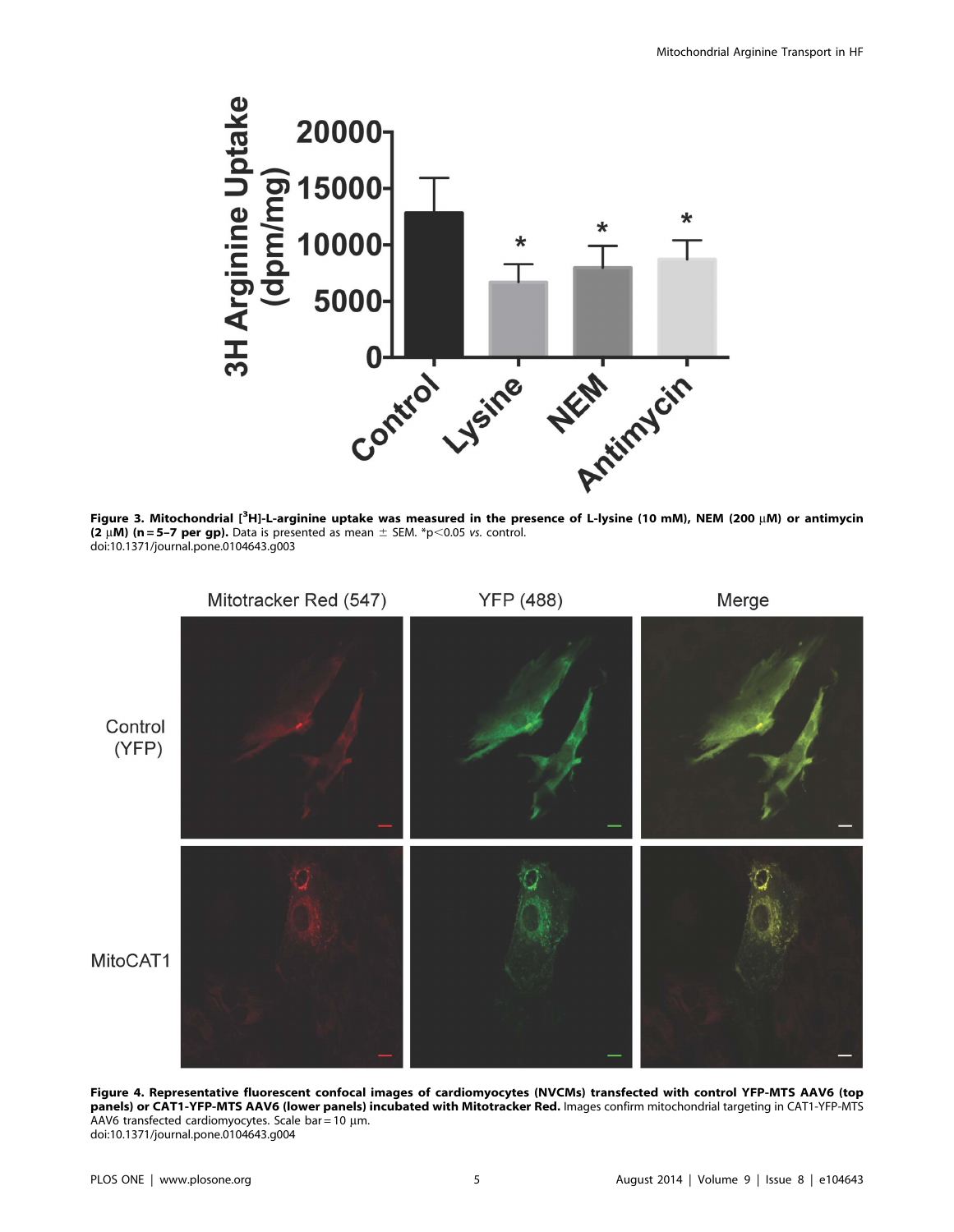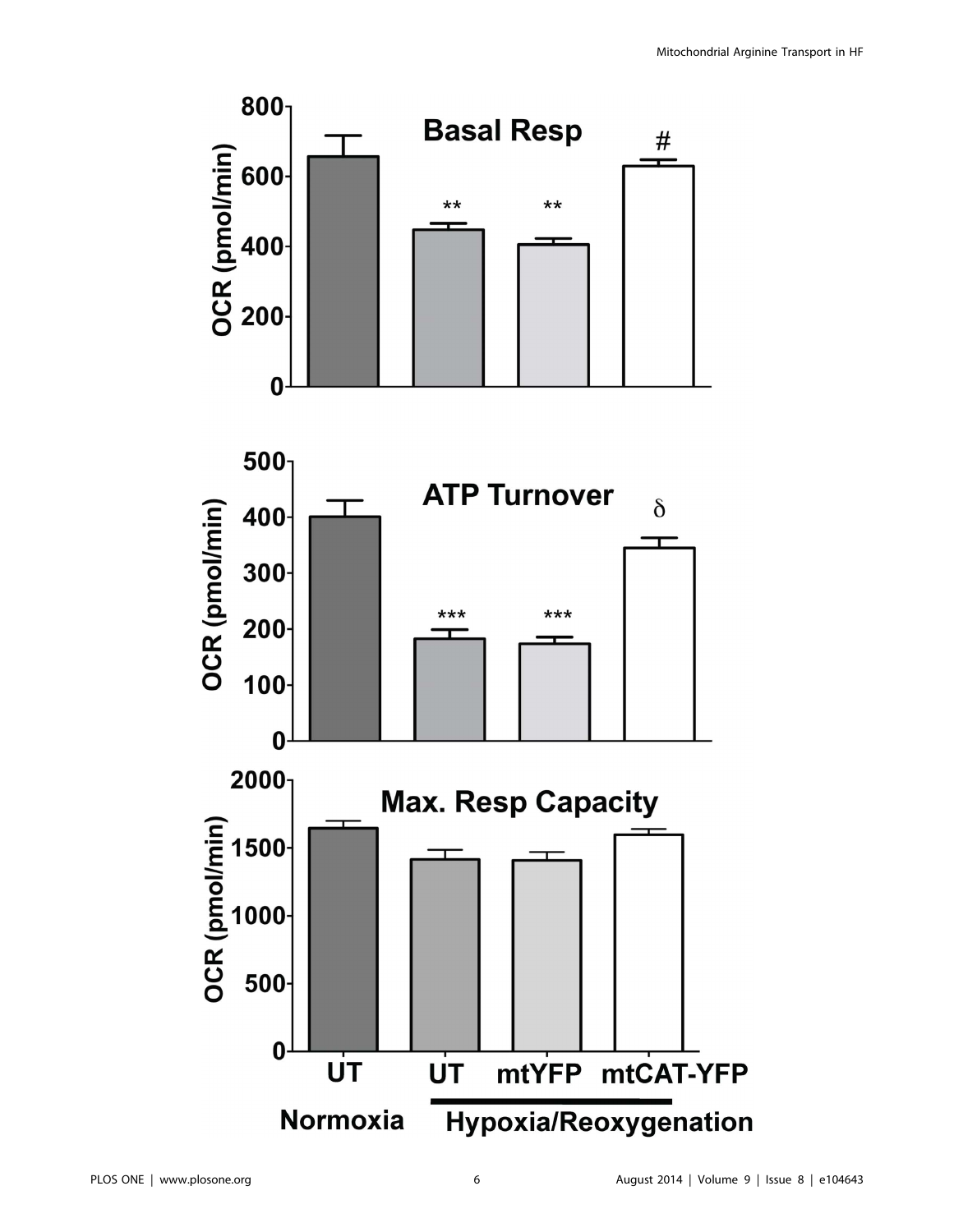Figure 5. Bar graphs show oxygen consumption rates (OCR) due to basal respiration (top panel), OCR required for ATP turnover (mid panel) and maximal respiratory capacity (lower panel) as evaluated by oxygen consumption rates in isolated cardiomyocytes following hypoxia-reoxygenation. Cells were control untransfected (UT) or transfected with CAT1-YFP-MTS or YFP-MTS AAV6 for 72 hr then subjected to 3 hr hypoxia-2 hr reoxygenation. Data is presented as mean  $\pm$  SEM. \*\*p<0.01 and \*\*\*p<0.001 vs. non-transfected normoxic controls;  $\delta$  $p<$ 0.05 and  $\#p<$ 0.01 vs. non-transfected hypoxia-reoxygenated NVCMs. doi:10.1371/journal.pone.0104643.g005

CAT1-PhiYFP-MTS or PhiYFP-MTS were then cloned into the Adeno-Associated Virus (AAV) Vector pAAV-CMV-MCS-SV40pA-deltahPLAP to generate AAV6-CAT1-PhiYFP-MTS or AAV6-PhiYFP-MTS. Transfected cells were then subjected to various mitochondrial stresses including hypoxia/reoxygenation (3 hours hypoxia followed by 2 hours normoxia) [16] or exposure to the mitochondrial respiratory chain inhibitor, antimycin A  $(0.5 \mu M)$  for 5 hours. ROS production, mitochondrial membrane potential, mitochondrial respiration and ATP turnover along with lactate dehydrogenase release were then measured. ROS production was measured with 10  $\mu$ M 2', 7'-dichlorodihydrofluorescein diacetate (H2DCF-DA, Molecular Probes) and mitochondrial membrane potential using the fluorescent probe JC-1 both as previously described [16]. Mitochondrial localisation of CAT-1 within cardiomyocytes was investigated by confocal microscopy with 50 nM MitoTracker Red (Molecular Probes Eugene, OR, USA).

Mitochondrial function was also examined in cells transfected with CAT1-YFP-MTS or YFP-MTS AAV following hypoxia/ reoxygenation using the Seahorse XF24 Extracellular Flux Analyser. Briefly, NVCMs were plated into 24well Seahorse V7 plates at  $6\times10^4$  cells/well, as described above. Basal energetics were then established through the simultaneous measurement of oxygen consumption rate (OCR) and extracellular acidification rate (ECAR) in the Seahorse XF24, followed by sequential injection of oligomycin, FCCP and antimycin A (all  $1 \mu M$ ) to allow for calculation of basal respiration, OCR attributable to ATP turnover, uncoupled respiration and maximal and spare respiratory capacity. Mitochondria were also isolated from NVCMs as previously described [22]. Studies were performed in triplicate over at least three independent experiments.

#### Statistical analysis

Data was analysed with by either Student t-tests or by one-way analysis of variance (ANOVA) followed by Bonferonni post-hoc tests for multiple comparisons. All statistical tests were performed using GraphPad Prism program, version 6 (GraphPad Software, San Diego, USA), and  $p<0.05$  was considered indicative of statistical significance. All data are presented as mean  $\pm$  SEM.

#### Results

### Mitochondrial CAT-1 expression in healthy and failing hearts

To investigate the hypothesis that a specific L-arginine transporter is present within cardiac mitochondria, we conducted western blotting on mitochondrial samples to determine the expression of CAT-1. As shown in Figure 1A–C, CAT-1 was readily detected in mitochondria isolated from both sheep and mice. The absence of contaminating sarcolemma was confirmed by the absence of Na<sup>+</sup>K<sup>+</sup>ATPase in mice and by N-cadherin in sheep. In mitochondrial samples isolated from failing hearts there was a significant reduction in CAT-1 abundance compared with controls in both sheep (73%, p<0.001) and mice (70%, p<0.01) with heart failure (Figure 1A–E).

To corroborate the demonstration of CAT1 mitochondrial protein, we next evaluated the uptake of  $[^3H]$  L-arginine in both models of HF. Preliminary L-arginine uptake time course studies over 30 minutes in isolated cardiac mitochondria demonstrated a progressive linear accumulation of  $[{}^{3}H]$  L-arginine over time ranges from 1–25 minutes ( $R^2$  = 0.9905 data not shown) and accordingly an incubation time of 15 minutes was selected. In parallel we investigated mitochondrial respiration using the Seahorse platform. Mitochondrial viability was first confirmed by the presence of respiratory control ratios of  $\geq 4$ . State 3 respiration, as assessed in the presence of succinate, was however significantly  $(p<0.05)$  decreased in mitochondria isolated from failing hearts compared to controls  $(997 \pm 117 \text{ vs } 1726 \pm 198 \text{ pmol})$  $O_2/\text{min}$ ). As shown in Figure 2, there was a concentration dependent increase in L-arginine uptake in mitochondria isolated from the normal heart. By contrast, L-arginine uptake was significantly reduced in mitochondria from failing sheep and mouse hearts when compared with healthy controls. L-arginine transport by sheep mitochondria from control animals was significantly reduced by the competitive inhibitor L-lysine (48%, p $\leq$ 0.05), NEM (37%, p $\leq$ 0.05) and antimycin (32%, p $\leq$ 0.05) as shown in Figure 3.

## Nitric oxide production and nitrosative damage in HF mitochondria

To evaluate whether altered CAT1 expression and L-arginine transport was associated with an alteration in nitric oxide (NO) production we evaluated mitochondrial NO release fluorometrically. Under basal conditions, by DAF fluorescence, NO generation was modestly but significantly reduced in failing sheep mitochondria and compared to control  $(4404\pm797 \text{ vs } 4004\pm852)$ rfu,  $p<0.05$ ). In association, protein nitrosation, measured as 3nitrotyrosine, was significantly  $(p<0.05)$  higher in mitochondria isolated from failing hearts  $(327 \pm 70 \text{ nM})$  versus mitochondria from healthy controls  $(109 \pm 31 \text{ nM})$ .

## Effect of mitochondrial L-arginine availability during cardiomyocyte stress

To extend the above observations we next aimed to investigate the potential role of mitochondrial L-arginine transport in the myocardial response to metabolic stress. To address this question we generated an adeno-associated virus (AAV) encoding CAT1- YFP-MTS that incorporates a mitochondrial targeting sequence allowing for CAT-1 overexpression specifically in the mitochondria and transfected isolated ventricular cardiomyocytes. Control transfections were performed using AAV-YFP-MTS. Expression and localisation of CAT-1 was confirmed using confocal microscopy with MitoTracker Red as shown in Figure 4.

To confirm that mitochondria from cardiomyocytes transfected with mitochondrial overexpression of CAT1 possessed an increased capacity for arginine uptake and to generate NO from arginine, we isolated mitochondria from CAT1-YFP-MTS and YFP-MTS AAV transfected cardiomyocytes. Mitochondria isolated from CAT1-YFP-MTS transfected cardiomyocytes had significantly greater capacity for <sup>3</sup> H arginine transport compared to mitochondria from YFP-MTS transfected myocytes  $(1645 \pm 211 \text{ vs } 1645 \pm 11)$ 772 $\pm$ 254 dpm/mg protein, p = 0.03, n = 5). In conjunction, we determined the ability of 100 uM arginine to yield NO release as assessed by DAF fluorescence. In CAT1 transfected mitochondria,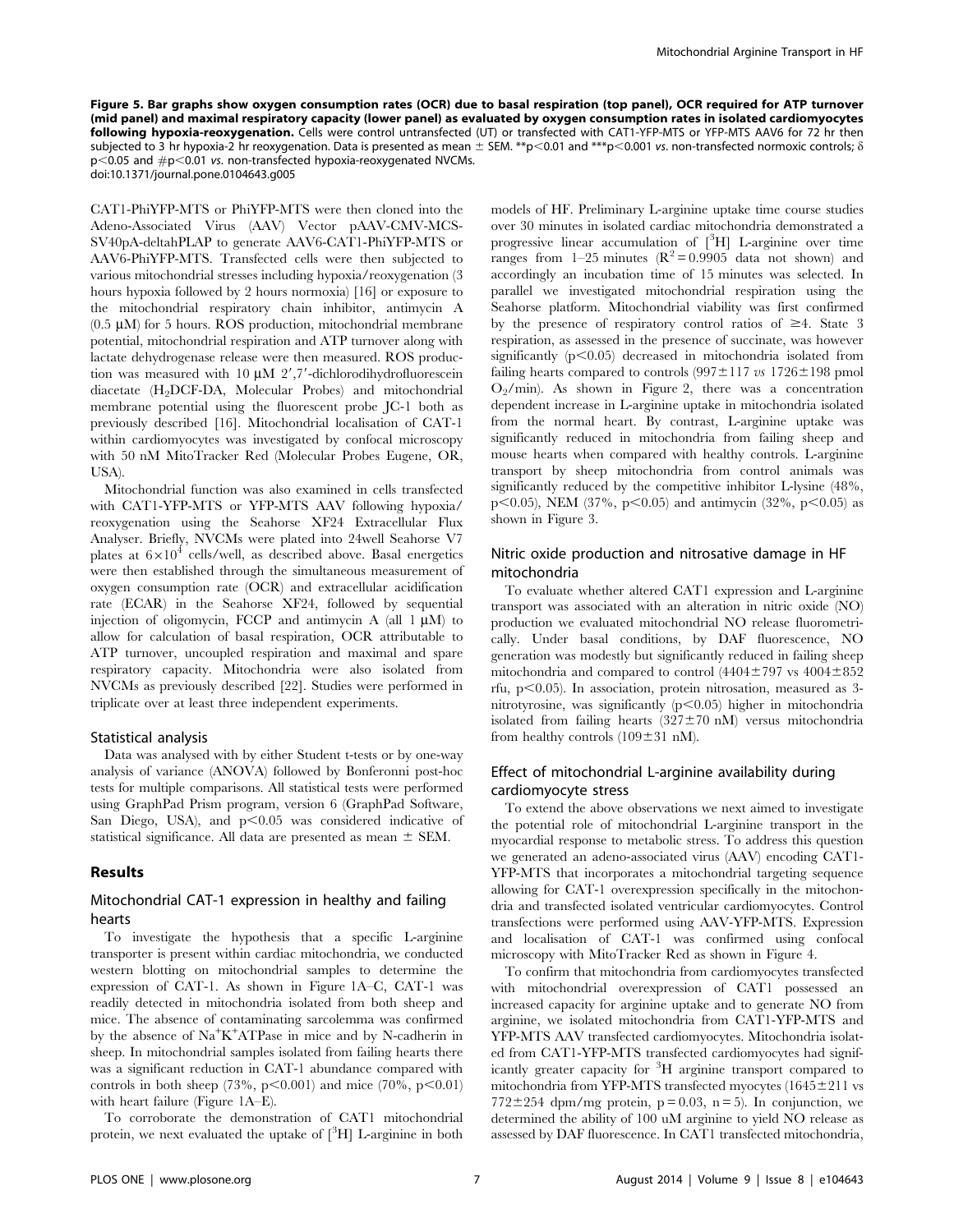|                                                                                                                                                                                                                                                                                                          |               |               | CAT1-MTS AAV +              | YFP-MTS AAV         | Hypoxia-          | CAT1-MTS AAV           | YFP-MTS AAV                                                                                                                                          |
|----------------------------------------------------------------------------------------------------------------------------------------------------------------------------------------------------------------------------------------------------------------------------------------------------------|---------------|---------------|-----------------------------|---------------------|-------------------|------------------------|------------------------------------------------------------------------------------------------------------------------------------------------------|
|                                                                                                                                                                                                                                                                                                          | Control       | Antimycin A   | Antimycin A                 | <b>+Antimycin A</b> | Reox <sup>n</sup> | <b>+Hypoxia-Reox</b> " | <b>Hypoxia-Reox</b> "                                                                                                                                |
| ROS production (% control)                                                                                                                                                                                                                                                                               | $\frac{1}{2}$ | $142 + 4***$  | $120 + 1$ <sup>7**</sup>    | $155 \pm 1.1***$    | $144 \pm 2.3$ *** | $121 \pm 1.6$ ***      | $146 - 2.4***$                                                                                                                                       |
| Mitochondrial membrane<br>potential (% control)                                                                                                                                                                                                                                                          | $\frac{8}{1}$ | $68 + 1.5***$ | $86 + 1.1$ <sup>1</sup> **  | $65 \pm 1.8***$     | $60 - 1.4***$     | 79 ± 1 <sup>3**</sup>  | $57 + 1.7***$                                                                                                                                        |
| (absorbance units $\times 10^{3}$ )<br>LDH release                                                                                                                                                                                                                                                       | $7 + 0.2$     | $255 + 22***$ | $172 \pm 5$ <sup>1***</sup> | $291 + 9**$         | $200 + 8$ ***     | $123 \pm 5^{3***}$     | $203 \pm 5***$                                                                                                                                       |
| respectively that the contraction that the respective to the contract of the contract of the contract of the contract of the contract of the contract of the contract of the contract of the contract of the contract of the c<br>NVCMs were either untreated, or infected with either CAT1-YFP-MTS AAV6 |               |               |                             |                     |                   |                        | or YFP-MTS AAV6. Cells were then subjected to 3 hr hypoxia-2 hr reoxygenation or treated with antimycin A for 5 hr. ROS generation and mitochondrial |

marker or cell death (n = 3 Individual experiments with 4 replicates per<br>; "p<0.01 and ""p<0.001 vs. antimycin A; and "b<0.01 and "p<0.001 vs. p<0.001 vs. membrane potential were measured in these cells using the fluorescent probes H<sub>2</sub>DCF-DA and JC-1 respectively. LDH release was also measured as a marker of cell death (n = 3 individual experiments with 4 replicates per experiments with 4 replicates p $<$ 0.01 and  ${{}^{\uparrow\uparrow}}$ p $<$ 0.001 vs. antimycin A; and  ${{}^{\#}}$ p $<$ 0.01 and  ${}^{\$}$ membrane potential were measured in these cells using the fluorescent probes H<sub>2</sub>DCF-DA and JC-1 respectively. LDH release was also measured as a m<br>experiment for fluorescent probes, or n = 3 for LDH). Data represents mea  $<$ 0.001 vs. normoxic untreated controls;  $<sup>†</sup>$ </sup>  $<$  0.01 and  $^{***}$ p experiment for fluorescent probes, or  $n = 3$  for LDH). Data represents mean  $\pm$  SEM (\*p untreated cells after 3 hr hypoxia-2 hr reoxygenation). untreated cells after 3 hr hypoxia-2 hr reoxygenation).

 $\equiv$ 

doi:10.1371/journal.pone.0104643.t00

doi:10.1371/journal.pone.0104643.t001

Mitochondrial Arginine Transport in HF

arginine caused a  $1.72 \pm 0.16$  vs  $1.28 \pm 0.06$  (p $\leq 0.05$ ) fold rise in NO production.

Basal respiration (Fig. 5A) was significantly decreased in  $NVCMs$  following hypoxia-reoxygenation  $(447 \pm 18$  versus  $657\pm60$  pmol O<sub>2</sub>/min in normoxic cells, p<0.01). By contrast, NVCMs transfected with CAT1-YFP-MTS AAV were completely protected and exhibit significantly improved basal OCR compared with non-transfected cells following hypoxia-reoxygenation  $(630\pm18 \text{ pmol O}_2/\text{min}, \text{p} < 0.05 \text{ versus non-transfected hypoxia-}$ reoxygenation). Hypoxia-reoxygenation significantly decreased oxidative ATP turnover  $(p<0.001$  versus normoxic controls, Fig. 5B), which was also significantly restored in CAT1-YFP-MTS AAV NVCMs  $(p<0.01$  compared with non-transfected hypoxiareoxygenated NVCMs, Fig. 5B). There were no significant changes in maximal respiratory capacity following hypoxiareoxygenation (Fig. 5C). There were no significant differences in OCR or ATP turnover after hypoxia-reoxygenation in NVCMs transfected with the control AAV (YFP-MTS AAV) compared with non-transfected hypoxia-reoxygenated NVCMs (Fig. 5). CAT1-YFP-MTS transfection had no effect on basal respiratory rate (631 $\pm$ 53 pmol O<sub>2</sub>/min), ATP turnover (361 $\pm$ 37 pmol O<sub>2</sub>/ min) or maximal respiratory capacity (1680 $\pm$ 84 pmol O<sub>2</sub>/min) in normoxic NVCM.

Exposure of NVCMs to hypoxia with reoxygenation significantly reduced mitochondrial membrane potential  $(60 \pm 1.4\%$  of normoxic controls,  $p<0.001$ ) and significantly increased ROS production (144 $\pm$ 2.3% of normoxic controls, p $\leq$ 0.001) as shown in Table 1. NVCMs treated with antimycin A also exhibited significantly decreased mitochondrial membrane potential  $(68\pm1.5\%$  of untreated controls, p $\leq 0.001$  and significantly increased ROS generation  $(142 \pm 4\% \text{ of untreated controls, } p<$ 0.001, Table 1). In conjunction, LDH release, a marker of cell death or necrosis, significantly increased during both hypoxiareoxygenation and with antimycin A treatment  $(200\pm8)$  and  $255\pm23$  versus control,  $7\pm0.2$  arbitrary units x10<sup>3</sup>, both p<0.001, Table 1).

By contrast, NVCMs transfected with CAT1-YFP-MTS AAV exhibit significantly reduced ROS generation and significantly improved mitochondrial membrane potentials following both hypoxia-reoxygenation or antimycin A treatment when compared with their non-transfected controls (Table 1). ROS production during hypoxia-reoxygenation was limited to  $121 \pm 1.6\%$  in CAT1-YFP-MTS AAV NVCMs versus  $144\pm2.3\%$  in nontransfected cells  $(p<0.01)$ , whilst mitochondrial membrane potential depolarized to  $79\pm1\%$  in CAT1-YFP-MTS AAV cells compared with  $60\pm1.4\%$  in non-transfected cells (p<0.001). ROS production following antimycin A treatment was significantly lower in CAT1-YFP-MTS AAV NVCMs than in nontransfected cells (120 $\pm$ 1% versus 142 $\pm$ 4%, p $\lt$ 0.01) and mitochondrial membrane potential was significantly higher in CAT1- YFP-MTS AAV cells  $(86\pm1.1\%$  compared with  $68\pm1.5\%$  in nontransfected controls,  $p<0.001$ ). Furthermore, CAT1-YFP-MTS NVCMs had significantly decreased LDH release following hypoxia-reoxygenation and antimycin A treatment  $(p<0.001$ and  $p<0.01$  respectively compared with non-transfected control, Table 1). There were no significant differences in ROS generation, mitochondrial membrane potential or LDH release after 2 hrs reoxygenation or with antimycin A treatment in NVCMs transfected with the control AAV (YFP-MTS AAV) compared with relevant non-transfected cells (Table 1). There was also no significant difference in LDH release in normoxic cells transfected with either CAT1-YFP-MTS or YFP-MTS AAV when compared with non-transfected normoxic controls.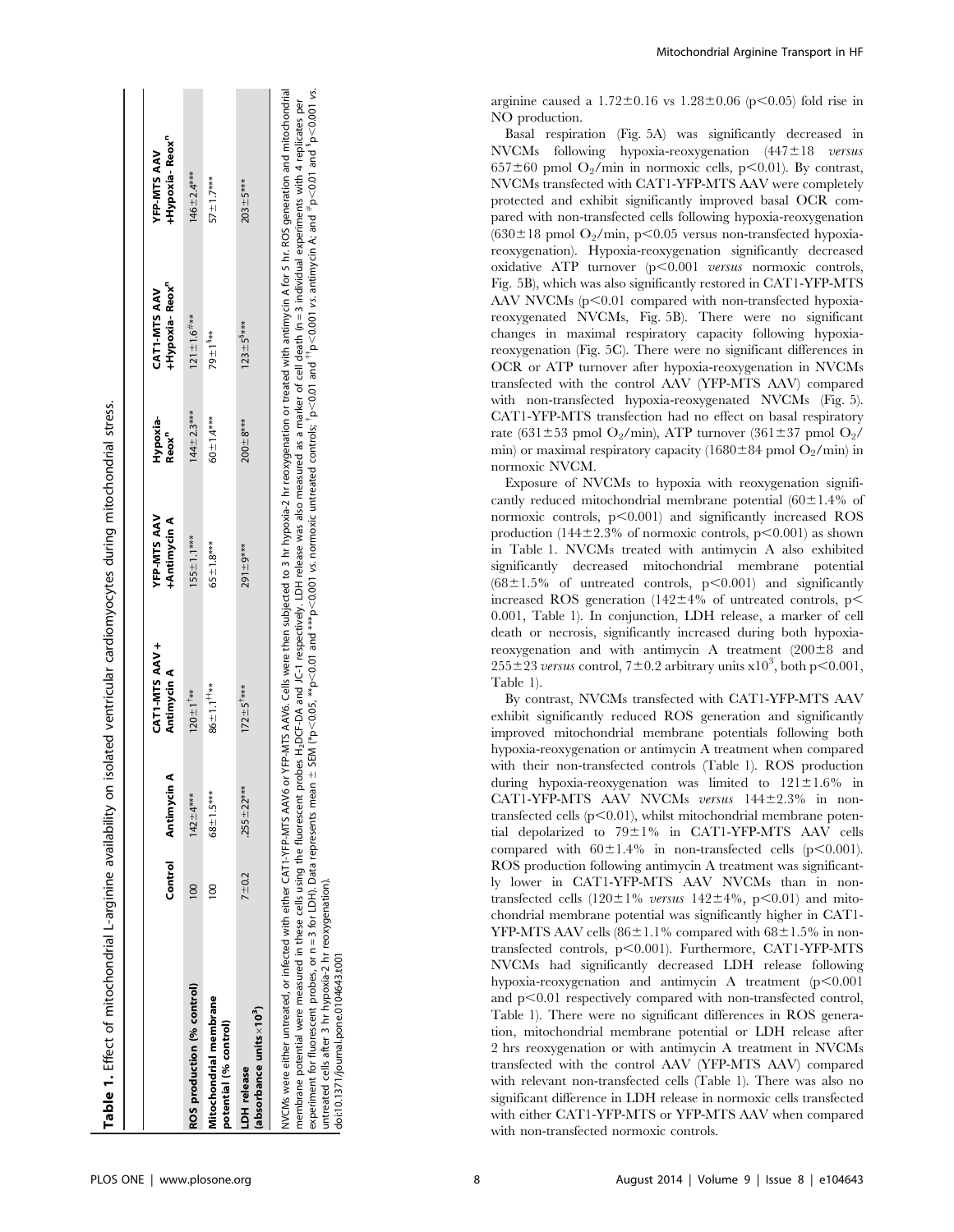#### **Discussion**

In the present study we aimed to determine whether mitochondria possess a specific transport system for the translocation of L-arginine from the cytoplasm and to investigate its role in the pathophysiology of cardiovascular disease states associated with heightened oxidative stress, specifically heart failure and hypoxia-reoxygenation stress. Our study was predicated upon emerging evidence that NO plays an important role in the regulation of several mitochondrial processes and that mitochondria may contain enzymatic systems including NOS which generate NO [10].

We demonstrated evidence for the concentration dependent accumulation of L-arginine in the mitochondria of both mice and sheep. The plasmalemmal transport of L-arginine in many cell types including cardiomyocytes is predominantly mediated by the biochemical system  $y^+$  carrier, which is principally represented by the CAT-1 transporter [23]. The presence of such a transporter in the mitochondria has previously remained unclear in mammalian cells. Further evaluation by western blotting on isolated cardiac mitochondria and confocal microscopy of isolated cardiomyocytes confirmed the presence of CAT-1 in mitochondria, thus providing new insights into the mechanism responsible for the transport of Larginine into mitochondria. Previously studies have reported the presence of a mitochondrial ornithine transporter in yeast, which exhibited some capacity for L-arginine transport with a relatively low Km [24]. Additionally a mitochondrial arginase has also been described [25], together suggesting the presence of a complex system for the regulation of intra-mitochondrial L-arginine content. In our study we showed that the mitochondrial transport of L-arginine was significantly reduced by the cationic amino acid L-lysine consistent with a  $y^+$  system mediated transport system. The present study did not investigate the precise localization of the mitochondrial CAT1 transporter. Furthermore we did not establish the relationship between transporter kinetics and the influence of various mitochondrial substrates.

Having established the presence of a mitochondrial CAT-1 Larginine, we aimed to determine whether mitochondrial CAT1 expression was altered in heart failure. We found that both mitochondrial L-arginine uptake and mitochondrial expression of the CAT-1 L-arginine transporter were significantly reduced in the failing heart, in both models of heart failure. These data are consistent with our previous findings that depressed vascular and myocardial L-arginine transport plays a key role in the pathophysiology of a range of cardiovascular disorders such as hypertension and heart failure [15,26,27]. In the context of heart failure, most previous studies of arginine transport have been conducted in relation to the concomitant decrease in endothelial function, by virtue of its influence on NO production[26]. Similarly, it has been proposed that diminished endothelial arginine transport could contribute to the impairment of endothelial function in hypertension [28,29]. Mechanistically, previous studies of CAT1 activity and expression demonstrated negative effects of angiotensin II and particularly protein kinase C, of which both have pathophysiologic relevance to heart failure [30]. In the context of the present study, a concomitant decrease in plasmalemmal arginine transport would be expected to further magnify the effects of a decrease in mitochondrial arginine transport on mitochondrial function. In relation to the present study, we did not specifically study the mechanism responsible for the regulation of mitochondrial CAT1 expression.

In the current study we also found that mitochondria isolated from failing hearts have significantly lower NO production and significantly higher levels of 3-nitrotyrosine, indicative of increased oxidative/nitrosative stress. 3-nitrotyrosine, a widely used marker of oxidative and nitrosative damage in human and animal disease states, is formed when peroxynitrite attacks tyrosine residues in proteins. Peroxynitrite is known to cause irreversible inhibition of many mitochondrial components including the respiratory chain (specifically complex I and cytochrome c oxidase), the Kreb's cycle enzyme aconitase and Mn-superoxide dismutase [31].

To further investigate the notion that altered mitochondrial Larginine transport may influence the overall cellular response to oxidative stress we examined whether augmented mitochondrial L-arginine would provide cellular protection during hypoxiareoxygenation stress. Ventricular cardiomyocytes with mitochondrial overexpression of CAT1 showed a significant decrease in ROS production, perseveration of mitochondrial membrane potential together with evidence of significantly less cellular injury following either hypoxia-reoxygenation or antimycin A exposure. Furthermore, the deleterious effects of hypoxia-reoxygenation on mitochondrial respiration and ATP turnover were attenuated by enhanced mitochondrial CAT1 expression. Although we did not examine the effects of increased mitochondrial CAT1 expression in an experimental model of heart failure, we hypothesise that it would be beneficial given that heart failure is associated with elevated oxidative stress and that mitochondrial arginine transport is reduced as demonstrated above.

Our findings of a cellular protective effect of increased mitochondrial L-arginine transport and NO production are entirely consistent with the findings of Chouchani and colleagues who demonstrated that S-nitrosation of complex I, using a mitochondrial selective NO donor, provided cardioprotection by reducing oxidative damage [7]. Similarly, S-nitrosation of complex I by nitrite has also been shown to be cardioprotective [32]. As such, S-nitrosation of key cysteine residues could protective effects during ischemic injury by preventing the irreversible effects of exposure to peroxynitrite. For example, peroxynitrite can cause direct permeabilisation of mitochondrial membranes leading to the formation of mitochondrial permeability transition pore (MPTP) with subsequent inhibition of ATP synthesis which can lead to cellular necrosis [33]. High concentrations of NO may transiently modify mitochondrial oxygen consumption by interacting with cytochrome  $c$  oxidase [34]. Nitric oxide has also been reported to exert other aspects of mitochondrial function including the prevention of mitochondrial calcium accumulation*,* activating expression of a number of mitochondrial proteins including PGC-1a, increasing the production of mitochondrial DNA or inhibiting the pathway of apoptosis [34–37]. Other studies suggest that reduced mitochondrial NO availability impairs mitochondrial biogenesis and decreased myocardial NO levels induce a switch from fatty acid metabolism to glycolytic metabolism [38].

In the present study we did not aim to specifically determine the source of mitochondrial NO. The presence of a constitutively expressed mitochondrial NOS enzyme has been proposed based on the demonstration of mitochondrial NO generation using a range of techniques including electroparamagnetic spin trapping, radiometry, chemiluminescence and fluorescence microscopy [10], however this remains controversial. A mitochondrial NOS has been proposed to be a component of the inner membrane and which generates NO in a calcium-dependent manner [39–46]. The identity of a putative mitochondrial NOS also remains speculative, with some evidence for a neuronal isoform NOS based upon proteomic analysis of mitochondrial extracts and the absence of mitochondrial NO production in nNOS knockout mice [47,48]. The mechanism by which a putative mtNOS localises to the mitochondria is unknown, but may include post-translational modifications or interactions with other proteins [35]. Whilst our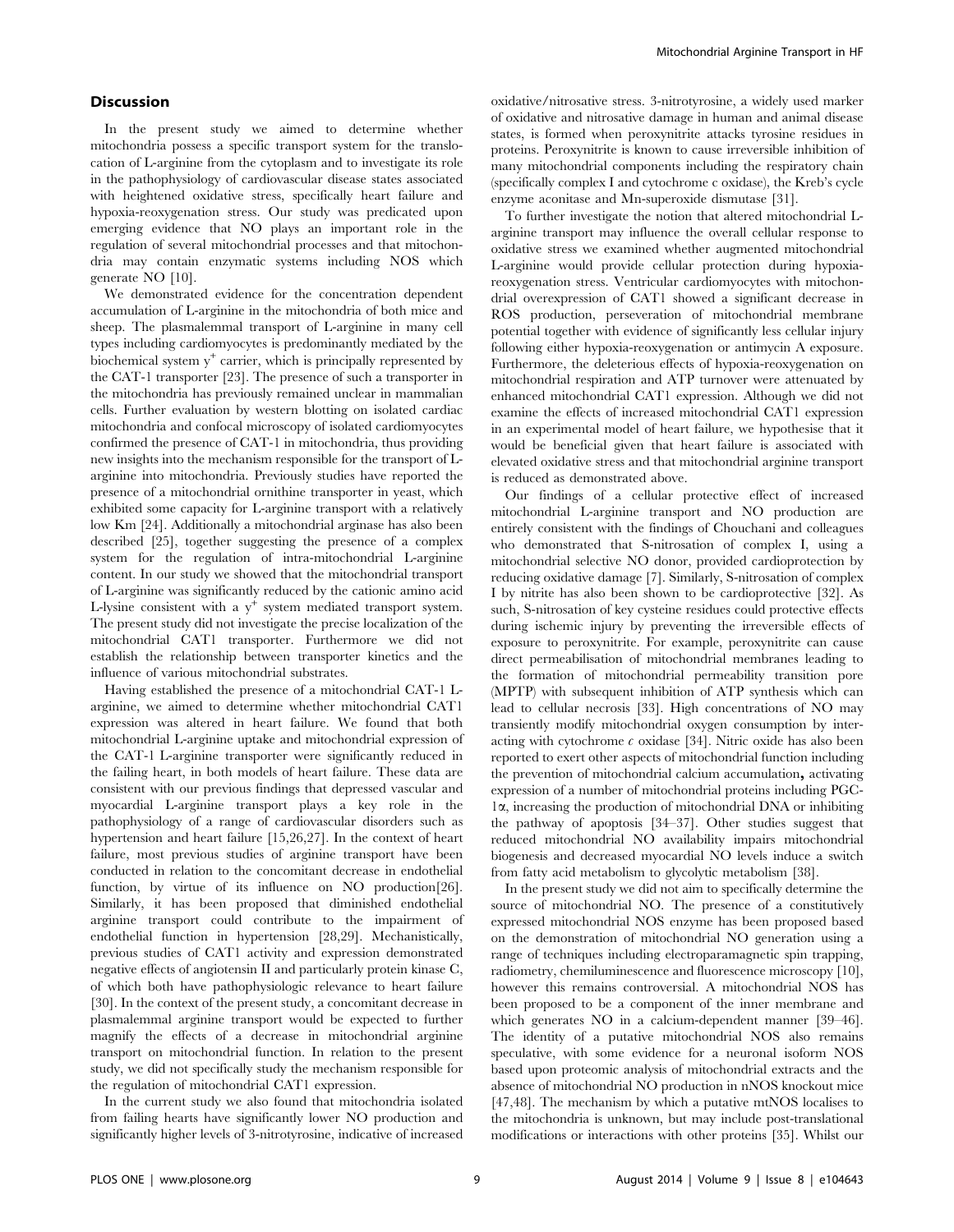observations are consistent with a paradigm in which the mitochondrial L-arginine transporter plays a key role in providing substrate to a mitochondrial NOS which in turn generates NO to regulate mitochondrial function and to provide protection during cellular stress, it is possible that the mitochondrial L-arginine transporter influences mitochondrial function in other ways. For example the generation of ornithine via arginase could participate in other mitochondrial bioenergetic activities.

#### Conclusion

Our study provides the first evidence for the presence of a CAT-1 isoform L-arginine transporter in mammalian cardiac mitochondria. We demonstrated a significant reduction in L-arginine uptake and NO production in mitochondria obtained from the failing heart and this was accompanied by evidence of nitrosative

#### References

- 1. Venardos KM, Perkins A, Headrick J, Kaye DM (2007) Myocardial ischemiareperfusion injury, antioxidant enzyme systems, and selenium: a review. Curr Med Chem 14: 1539–1549.
- 2. Huss JM, Kelly DP (2005) Mitochondrial energy metabolism in heart failure: a question of balance. J Clin Invest 115: 547–555.
- 3. Ide T, Tsutsui H, Kinugawa S, Utsumi H, Kang D, et al. (1999) Mitochondrial electron transport complex I is a potential source of oxygen free radicals in the failing myocardium. Circ Res 85: 357–363.
- 4. Sawyer DB, Colucci WS (2000) Mitochondrial oxidative stress in heart failure: 'oxygen wastage" revisited. Circ Res 86: 119-120.
- 5. Duranski MR, Greer JJM, Dejam A, Jaganmohan S, Hogg N, et al. (2005) Cytoprotective effects of nitrite during in vivo ischemia-reperfusion of the heart and liver. Journal of Clinical Investigation 115: 1232–1240.
- 6. Yellon DM, Hausenloy DJ (2007) Myocardial reperfusion injury. New England Journal of Medicine 357: 1121–1135+1074.
- 7. Chouchani ET, Methner C, Nadtochiy SM, Logan A, Pell VR, et al. (2013) Cardioprotection by S-nitrosation of a cysteine switch on mitochondrial complex I. Nat Med 19: 753–759.
- 8. Prime TA, Blaikie FH, Evans C, Nadtochiy SM, James AM, et al. (2009) A mitochondria-targeted S-nitrosothiol modulates respiration, nitrosates thiols, and protects against ischemia-reperfusion injury. Proceedings of the National Academy of Sciences of the United States of America 106: 10764–10769.
- 9. Sun J, Aponte AM, Kohr MJ, Tong G, Steenbergen C, et al. (2013) Essential role of nitric oxide in acute ischemic preconditioning: S-Nitros(yl)ation versus sGC/cGMP/PKG signaling? Free Radical Biology and Medicine 54: 105–112.
- 10. Zaobornyj T, Ghafourifar P (2012) Strategic localization of heart mitochondrial NOS: a review of the evidence. Am J Physiol Heart Circ Physiol 303: H1283– 1293.
- 11. Boveris A, Valdez LB, Zaobornyj T, Bustamante J (2006) Mitochondrial metabolic states regulate nitric oxide and hydrogen peroxide diffusion to the cytosol. Biochimica et Biophysica Acta - Bioenergetics 1757: 535–542.
- 12. Valdez LB, Zaobornyj T, Boveris A (2006) Mitochondrial metabolic states and membrane potential modulate mtNOS activity. Biochimica et Biophysica Acta - Bioenergetics 1757: 166–172.
- 13. Closs EI, Simon A, Vekony N, Rotmann A (2004) Plasma membrane transporters for arginine. J Nutr 134: 2752S–2759S; discussion 2765S–2767S.
- 14. Kaye DM, Ahlers BA, Autelitano DJ, Chin-Dusting JP (2000) In vivo and in vitro evidence for impaired arginine transport in human heart failure. Circulation 102: 2707–2712.
- 15. Kaye DM, Parnell MM, Ahlers BA (2002) Reduced myocardial and systemic Larginine uptake in heart failure. Circ Res 91: 1198–1203.
- 16. Venardos KM, Zatta AJ, Marshall T, Ritchie R, Kaye DM (2009) Reduced Larginine transport contributes to the pathogenesis of myocardial ischemiareperfusion injury. J Cell Biochem 108: 156–168.
- 17. Byrne M, Kaye DM, Power J (2008) The synergism between atrial fibrillation and heart failure. J Card Fail 14: 320–326.
- 18. Yamamoto S, Yang G, Zablocki D, Liu J, Hong C, et al. (2003) Activation of Mst1 causes dilated cardiomyopathy by stimulating apoptosis without compensatory ventricular myocyte hypertrophy. J Clin Invest 111: 1463–1474.
- 19. Riess ML, Costa AD, Carlson R Jr, Garlid KD, Heinen A, et al. (2008) Differential increase of mitochondrial matrix volume by sevoflurane in isolated cardiac mitochondria. Anesth Analg 106: 1049–1055, table of contents.
- 20. Mootha VK, Arai AE, Balaban RS (1997) Maximum oxidative phosphorylation capacity of the mammalian heart. Am J Physiol 272: H769–775.
- 21. Reers M, Smith TW, Chen LB (1991) J-aggregate formation of a carbocyanine as a quantitative fluorescent indicator of membrane potential. Biochemistry 30: 4480–4486.
- 22. Frezza C, Cipolat S, Scorrano L (2007) Organelle isolation: functional mitochondria from mouse liver, muscle and cultured fibroblasts. Nat Protoc 2: 287–295.

modification of the mitochondrial membrane. Increasing mitochondrial L-arginine availability by transfection of a mitochondrially targeted CAT-1 significantly improved cardiomyocyte responses to mitochondrial stresses, reducing oxidative stress and improving survival. Taken together, these data provide new insights into the nature of myocardial mitochondrial L-arginine transport, its role in mitochondrial biology and the pathogenesis of cardiovascular disease.

#### Author Contributions

Conceived and designed the experiments: DW KV MB SM DK. Performed the experiments: DW KV MB MJ DH NL PG SM DK. Analyzed the data: DW KV MJ SM DK. Contributed reagents/materials/ analysis tools: PG SM DK. Contributed to the writing of the manuscript: DW KV MB MJ DH NL PG SM DK.

- 23. Krotova KY, Zharikov SI, Block ER (2003) Classical isoforms of PKC as regulators of CAT-1 transporter activity in pulmonary artery endothelial cells. Am J Physiol Lung Cell Mol Physiol 284: L1037–1044.
- 24. Soetens O, Crabeel M, El Moualij B, Duyckaerts C, Sluse F (1998) Transport of arginine and ornithine into isolated mitochondria of Saccharomyces cerevisiae. Eur J Biochem 258: 702–709.
- 25. Steppan J, Ryoo S, Schuleri KH, Gregg C, Hasan RK, et al. (2006) Arginase modulates myocardial contractility by a nitric oxide synthase 1-dependent mechanism. Proceedings of the National Academy of Sciences of the United States of America 103: 4759–4764.
- 26. Kaye DM, Ahlers BA, Autelitano DJ, Chin-Dusting JP (2000) In vivo and in vitro evidence for impaired arginine transport in human heart failure. Circulation 102: 2707–2712.
- 27. Yang Z, Venardos K, Jones E, Morris BJ, Chin-Dusting J, et al. (2007) Identification of a novel polymorphism in the 3'UTR of the L-arginine transporter gene SLC7A1: contribution to hypertension and endothelial dysfunction. Circulation 115: 1269–1274.
- 28. Schlaich MP, Parnell MM, Ahlers BA, Finch S, Marshall T, et al. (2004) Impaired L-arginine transport and endothelial function in hypertensive and genetically predisposed normotensive subjects. Circulation 110: 3680–3686.
- 29. Schlaich MP, Ahlers BA, Parnell MM, Kaye DM (2004) beta-Adrenoceptormediated, nitric-oxide-dependent vasodilatation is abnormal in early hypertension: restoration by L-arginine. J Hypertens 22: 1917–1925.
- 30. Venardos K, Enriquez C, Marshall T, Chin-Dusting JP, Ahlers B, et al. (2009) Protein kinase C mediated inhibition of endothelial L-arginine transport is mediated by MARCKS protein. J Mol Cell Cardiol 46: 86–92.
- 31. Han D, Canali R, Garcia J, Aguilera R, Gallaher TK, et al. (2005) Sites and mechanisms of aconitase inactivation by peroxynitrite: modulation by citrate and glutathione. Biochemistry 44: 11986–11996.
- 32. Shiva S, Sack MN, Greer JJ, Duranski M, Ringwood LA, et al. (2007) Nitrite augments tolerance to ischemia/reperfusion injury via the modulation of mitochondrial electron transfer. Journal of Experimental Medicine 204: 2089– 2102.
- 33. Borutaite V, Brown GC (2006) S-nitrosothiol inhibition of mitochondrial complex I causes a reversible increase in mitochondrial hydrogen peroxide production. Biochimica et Biophysica Acta - Bioenergetics 1757: 562–566.
- 34. Brown GC, Borutaite V (2007) Nitric oxide and mitochondrial respiration in the heart. Cardiovasc Res 75: 283–290.
- 35. Davidson SM, Duchen MR (2006) Effects of NO on mitochondrial function in cardiomyocytes: Pathophysiological relevance. Cardiovasc Res 71: 10–21.
- 36. Razavi HM, Hamilton JA, Feng Q (2005) Modulation of apoptosis by nitric oxide: implications in myocardial ischemia and heart failure. Pharmacol Ther 106: 147–162.
- 37. Nisoli E, Tonello C, Cardile A, Cozzi V, Bracale R, et al. (2005) Calorie restriction promotes mitochondrial biogenesis by inducing the expression of eNOS. Science 310: 314–317.
- 38. Loke KE, Forfia PR, Recchia FA, Xu X, Osorio JC, et al. (2000) Bovine polymerized hemoglobin increases cardiac oxygen consumption and alters myocardial substrate metabolism in conscious dogs: role of nitric oxide. J Cardiovasc Pharmacol 35: 84–92.
- 39. Ghafourifar P, Cadenas E (2005) Mitochondrial nitric oxide synthase. Trends Pharmacol Sci 26: 190–195.
- 40. Valerio A, D'Antona G, Nisoli E (2011) Branched-chain amino acids, mitochondrial biogenesis, and healthspan: an evolutionary perspective. Aging (Albany NY) 3: 464–478.
- 41. Nisoli E, Cozzi V, Carruba MO (2008) Amino acids and mitochondrial biogenesis. Am J Cardiol 101: 22E–25E.
- 42. Dedkova EN, Blatter LA (2005) Modulation of mitochondrial Ca2+ by nitric oxide in cultured bovine vascular endothelial cells. Am J Physiol Cell Physiol 289: C836–845.